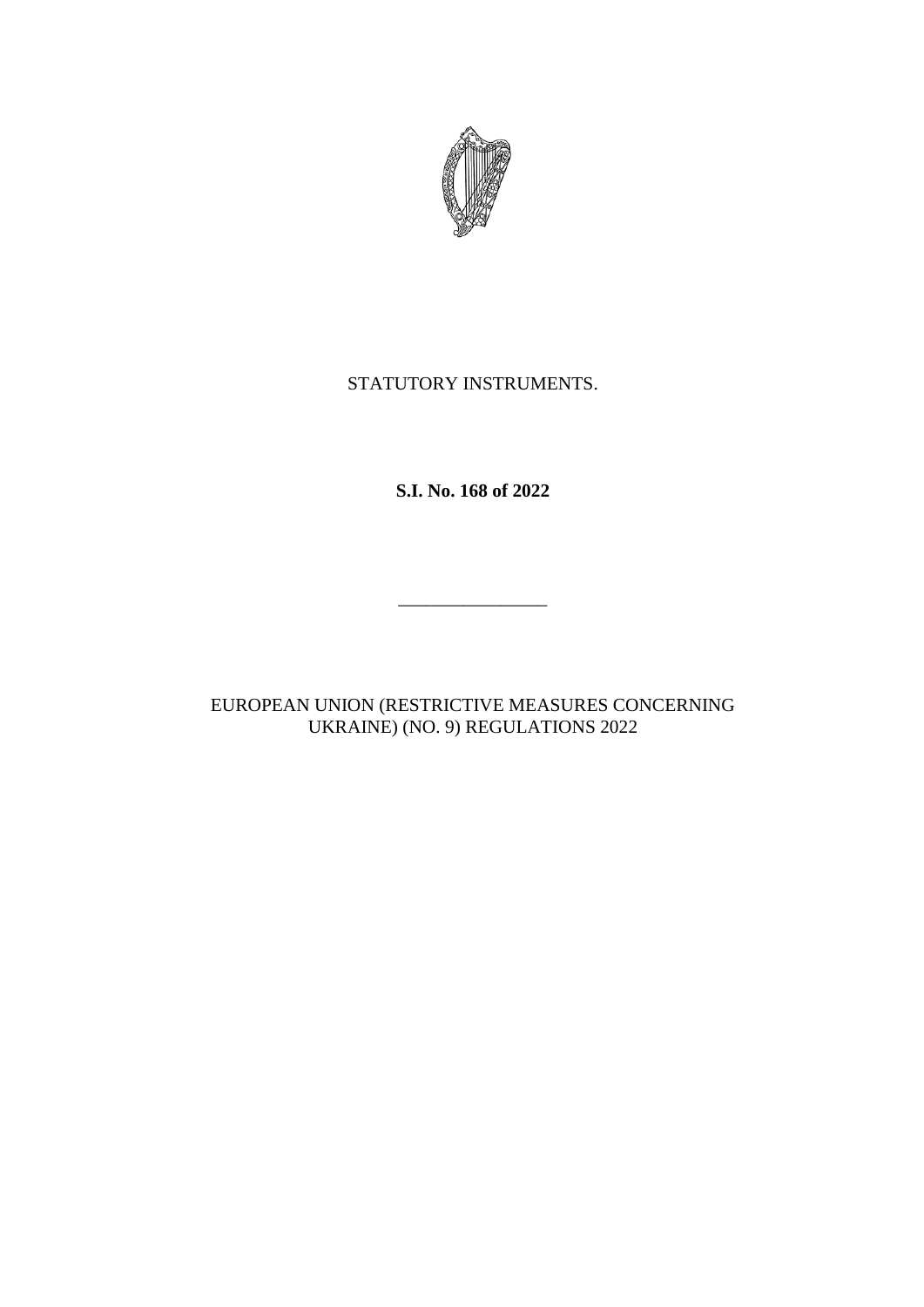## S.I. No. 168 of 2022

### EUROPEAN UNION (RESTRICTIVE MEASURES CONCERNING UKRAINE) (NO. 9) REGULATIONS 2022

I, PASCHAL DONOHOE, Minister for Finance, in exercise of the powers conferred on me by section 3 of the European Communities Act 1972 (No. 27 of 1972) and for the purpose of giving full effect to Council Regulation (EU) No. 208/2014 of 5 March 2014<sup>1</sup> as amended, Council Regulation (EU) No.  $269/2014$  of 17 March  $2014^2$  as amended, Council Regulation (EU) No.  $692/2014$  of 23 June  $2014<sup>3</sup>$  as amended, Council Regulation (EU) No. 833/2014 of 31 July 2014<sup>4</sup> as amended and Council Regulation (EU) 2022/263 of 23 February  $2022^5$ , hereby make the following regulations:

1. These Regulations may be cited as the European Union (Restrictive Measures concerning Ukraine) (No. 9) Regulations 2022.

2. (1) In these Regulations –

"Council Regulation (EU) No. 208/2014" means Council Regulation (EU) No.  $208/2014$  of 5 March  $2014<sup>1</sup>$  as amended by the European acts specified in Part 1 of Schedule 1;

"Council Regulation (EU) No. 269/2014" means Council Regulation (EU) No.  $269/2014$  of 17 March  $2014<sup>2</sup>$  as amended by the European acts specified in Part 2 of Schedule 1;

"Council Regulation (EU) No. 692/2014" means Council Regulation (EU) No.  $692/2014$  of 23 June  $2014<sup>3</sup>$  as amended by the European acts specified in Part 3 of Schedule 1;

"Council Regulation (EU) No. 833/2014" means Council Regulation (EU) No. 833/2014 of 31 July 2014<sup>4</sup> as amended by the European acts specified in Part 4 of Schedule 1;

"Council Regulation (EU) 2022/263" means Council Regulation (EU) 2022/263 of 23 February 2022<sup>5</sup>;

"Council Regulations" means Council Regulation (EU) No. 208/2014, Council Regulation (EU) No. 269/2014, Council Regulation (EU) No. 692/2014, Council Regulation (EU) No. 833/2014 and Council Regulation (EU) 2022/263;

"European act" means an act adopted by an institution of the European Union or an institution of the European Communities.

 $1$  OJ No. L 66, 6.3.2014, p. 1

<sup>2</sup> OJ No. L 78, 17.3.2014, p. 6

<sup>3</sup> OJ No. L 183, 24.6.2014, p. 9

<sup>4</sup> OJ No. L 229, 31.7.2014, p. 1

<sup>5</sup> OJ No. L 42 I, 23.2.2022, p. 77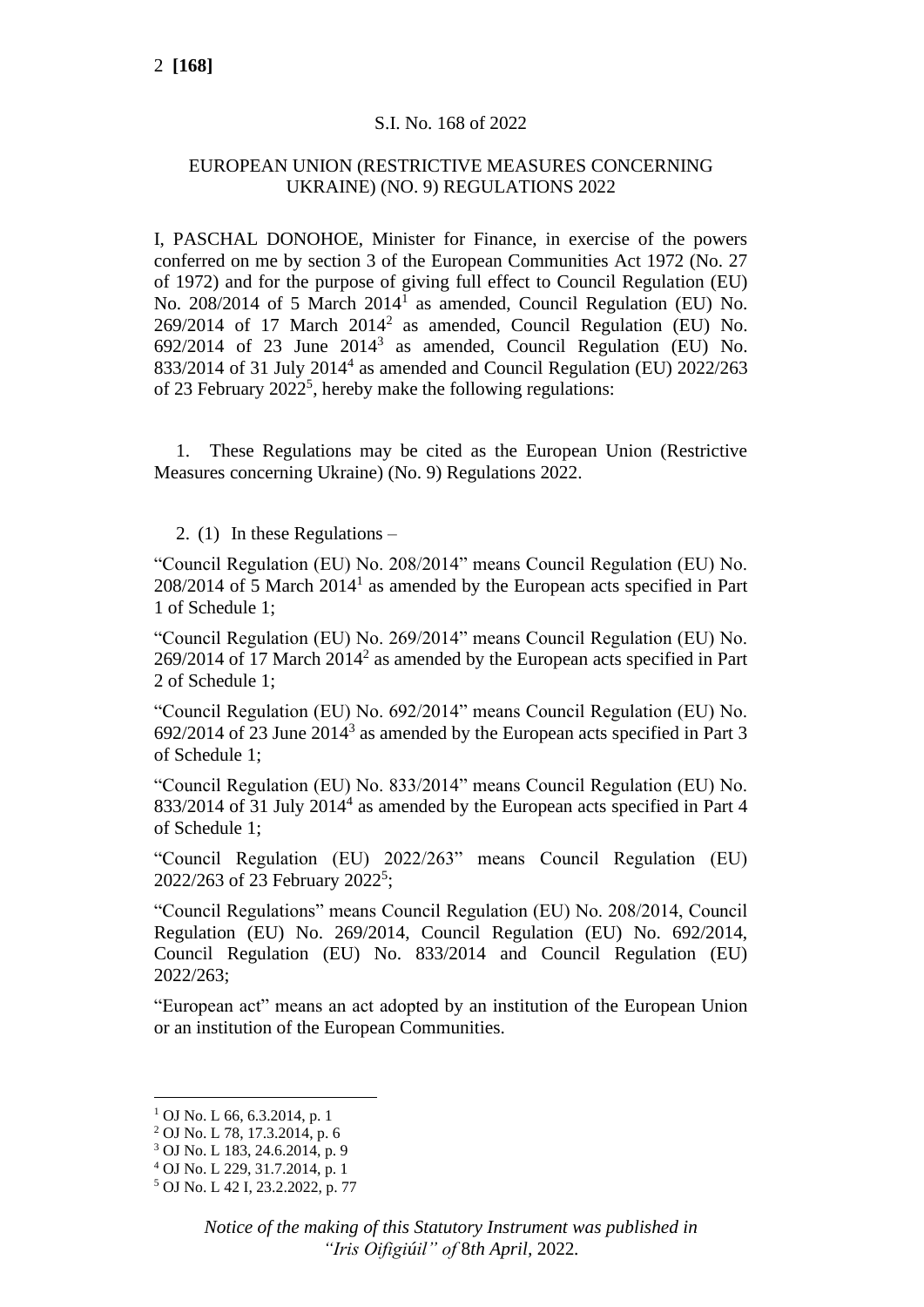(2) A word or expression which is used in these Regulations and which is also used in the Council Regulations has, unless the context otherwise requires, the same meaning in these Regulations as it has in the Council Regulations.

- 3. (1) A person who contravenes a provision of
	- (a) Council Regulation (EU) No. 208/2014 specified in paragraph 1 of Part 1 of Schedule 2,
	- (b) Council Regulation (EU) No. 269/2014 specified in paragraph 2 of Part 1 of Schedule 2,
	- (c) Council Regulation (EU) No. 692/2014 specified in paragraph 3 of Part 1 of Schedule 2,
	- (d) Council Regulation (EU) No. 833/2014 specified in paragraph 4 of Part 1 of Schedule 2, or
	- (e) Council Regulation (EU) 2022/263 specified in paragraph 5 of Part 1 of Schedule 2,

shall be guilty of an offence.

(2) A person who contravenes a condition of an authorisation granted under a provision of -

- (a) Council Regulation (EU) No. 208/2014 specified in paragraph 1 of Part 2 of Schedule 2,
- (b) Council Regulation (EU) No. 269/2014 specified in paragraph 2 of Part 2 of Schedule 2,
- (c) Council Regulation (EU) No. 692/2014 specified in paragraph 3 of Part 2 of Schedule 2,
- (d) Council Regulation (EU) No. 833/2014 specified in paragraph 4 of Part 2 of Schedule 2, or
- (e) Council Regulation (EU) 2022/263 specified in paragraph 5 of Part 2 of Schedule 2,

shall be guilty of an offence.

- 4. A person who is guilty of an offence under Regulation 3 shall be liable
	- (a) on summary conviction, to a class A fine or to imprisonment for a term not exceeding 12 months or both, or
	- (b) on conviction on indictment, to a fine not exceeding  $\epsilon$ 500,000 or to imprisonment for a term not exceeding 3 years or both.

5. A competent authority in the State, following such consultation as it considers necessary with other competent authorities, for the purposes of the administration and enforcement of the Council Regulations or these Regulations, may give in writing such directions to a person as it sees fit.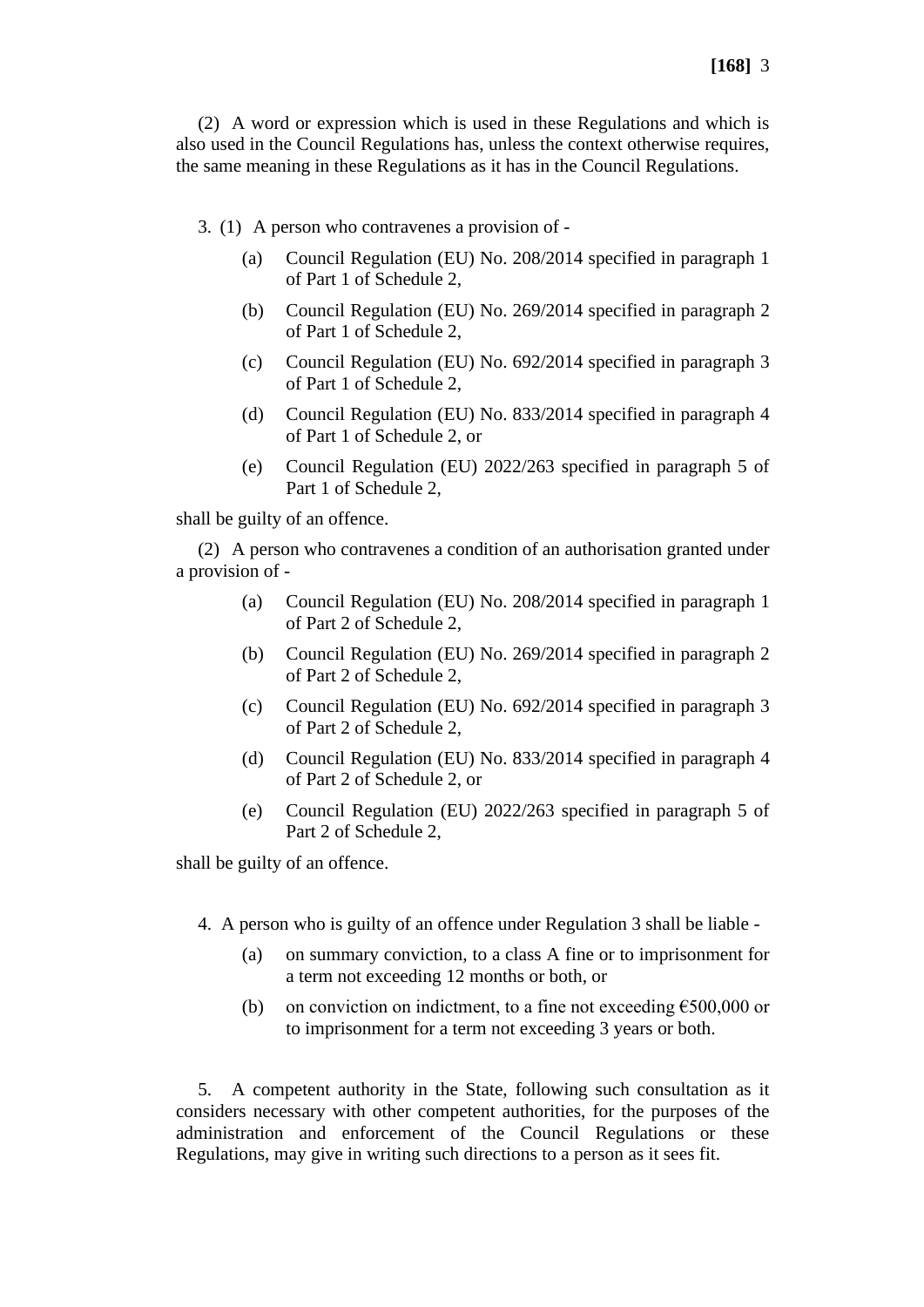6. A person who fails to comply with a direction given under Regulation 5 within the time specified in the direction shall be guilty of an offence and shall be liable on summary conviction to a class A fine or to imprisonment for a term not exceeding 6 months or both.

7. Where an offence under these Regulations is committed by a body corporate and is proved to have been so committed with the consent or connivance of or to be attributable to any neglect on the part of any person, being a director, manager, secretary or other officer of the body corporate, or a person who was purporting to act in such capacity, that person shall, as well as the body corporate, be guilty of an offence and shall be liable to be proceeded against and punished as if he or she were guilty of the first-mentioned offence.

8. (1) Proceedings for an offence under these Regulations in relation to an act committed outside the State may be taken in any place in the State and the offence may for all incidental purposes be treated as having been committed in that place.

(2) Where a person is charged with an offence referred to in paragraph (1), no further proceedings in the matter (other than any remand in custody or on bail) may be taken except by or with the consent of the Director of Public Prosecutions.

(3) In proceedings for an offence referred to in paragraph  $(1)$  –

- (a) a certificate purporting to be signed by an officer of the Department of Foreign Affairs and stating that a passport was issued by that Department to a person on a specified date, and
- (b) a certificate that is signed by an officer of the Minister for Justice and stating that, to the best of the officer's knowledge and belief, the person has not ceased to be an Irish citizen,

is evidence that the person was an Irish citizen on the date on which the offence is alleged to have been committed, and is taken to have been signed by the person purporting to have signed it, unless the contrary is shown.

(4) A person who has been acquitted or convicted of an offence in a place outside the State shall not be proceeded against for an offence under these Regulations in relation to an act committed outside the State consisting of the conduct, or substantially the same conduct, that constituted the offence of which the person has been acquitted or convicted.

9. The European Union (Restrictive Measures concerning Ukraine) (No. 8) Regulations 2022 (S.I. No. 117 of 2022) are revoked.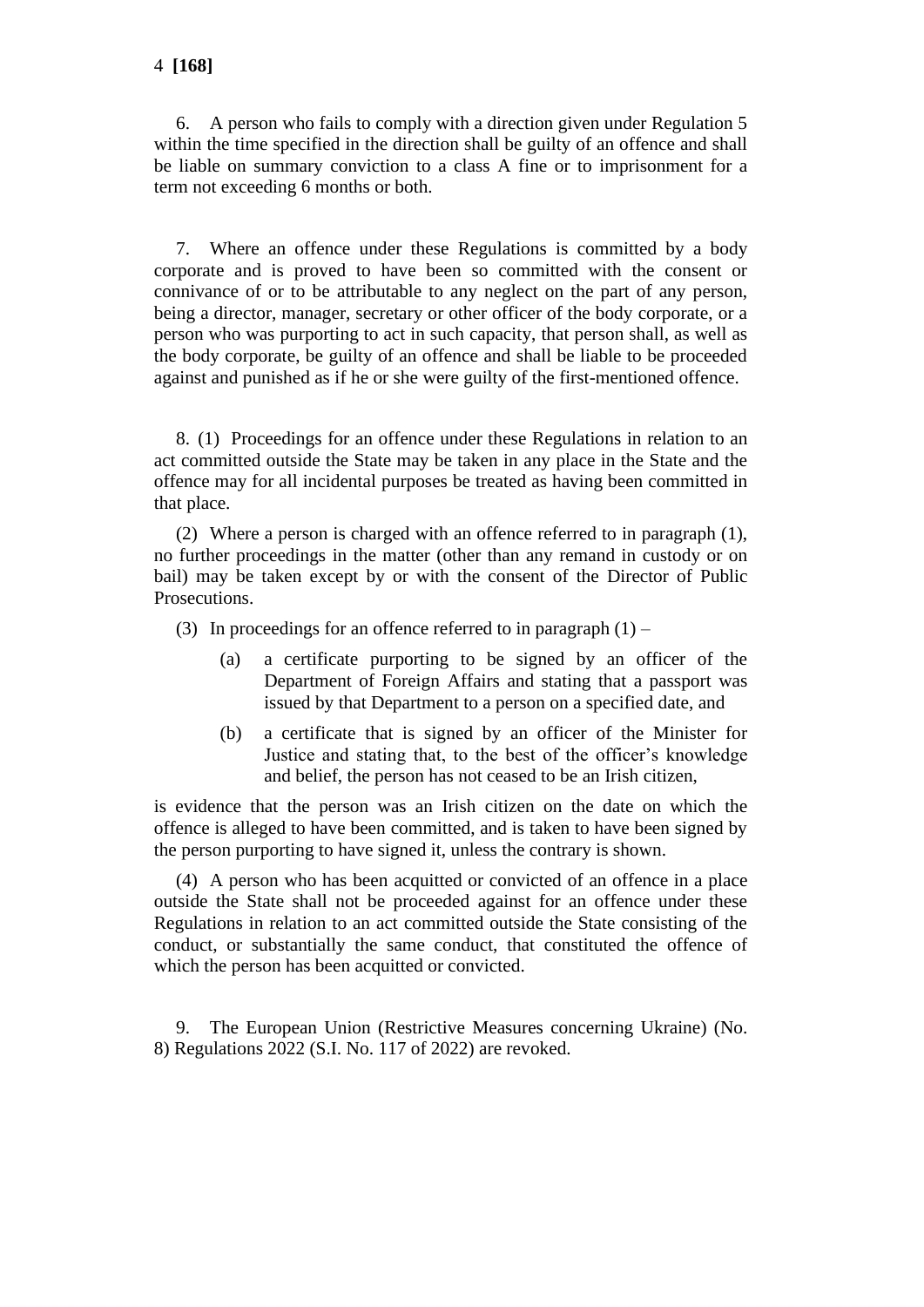### **Schedule 1**

#### **Part 1**

### **Council Regulation (EU) No. 208/2014**

- 1. Council Implementing Regulation (EU) No. 381/2014 of 14 April 2014<sup>6</sup>
- 2. Council Regulation (EU)  $2015/138$  of 29 January  $2015<sup>7</sup>$
- 3. Council Implementing Regulation (EU) 2015/357 of 5 March 2015<sup>8</sup>
- 4. Council Implementing Regulation (EU)  $2015/869$  of 5 June  $2015^9$
- 5. Council Implementing Regulation (EU) 2015/1777 of 5 October 2015<sup>10</sup>
- 6. Council Implementing Regulation (EU) 2016/311 of 4 March  $2016^{11}$
- 7. Council Implementing Regulation (EU) 2017/374 of 3 March  $2017^{12}$
- 8. Council Implementing Regulation (EU) 2018/326 of 5 March 2018<sup>13</sup>
- 9. Council Implementing Regulation (EU) 2019/352 of 4 March 2019<sup>14</sup>
- 10. Commission Implementing Regulation (EU) 2019/1163 of 5 July 2019<sup>15</sup>
- 11. Council Implementing Regulation (EU) 2020/370 of 5 March 2020<sup>16</sup>
- 12. Council Implementing Regulation (EU) 2021/391 of 4 March 2021<sup>17</sup>
- 13. Council Implementing Regulation (EU) 2021/2152 of 6 December 2021<sup>18</sup>
- 14. Council Implementing Regulation (EU) 2022/375 of 3 March 2022<sup>19</sup>

### **Part 2**

### **Council Regulation (EU) No. 269/2014**

- 1. Council Implementing Regulation (EU) No. 284/2014 of 21 March 2014<sup>20</sup>
- 2. Council Implementing Regulation (EU) No. 433/2014 of 28 April 2014<sup>21</sup>
- 3. Council Regulation (EU) No. 476/2014 of 12 May  $2014^{22}$

- <sup>17</sup> OJ No. L 77, 5.3.2021, p. 2
- <sup>18</sup> OJ No. L 436, 7.12.2021, p. 7
- <sup>19</sup> OJ No. L 70, 4.3.2022, p. 1
- <sup>20</sup> OJ No. L 86, 21.3.2014, p. 27 <sup>21</sup> OJ No. L 126, 29, 4, 2014, p. 48
- 
- <sup>22</sup> OJ No. L 137, 12.5.2014, p. 1

<sup>6</sup> OJ No. L 111, 15.4.2014, p. 33

<sup>7</sup> OJ No. L 24, 30.1.2015, p. 1

<sup>8</sup> OJ No. L 62, 6.3.2015, p. 1

<sup>9</sup> OJ No. L 142, 6.6.2015, p. 1 <sup>10</sup> OJ No. L 259, 6.10.2015, p. 3

<sup>11</sup> OJ No. L 60, 5.3.2016, p. 1

<sup>12</sup> OJ No. L 58, 4.3.2017, p. 1

<sup>13</sup> OJ No. L 63, 6.3.2018, p. 5

<sup>14</sup> OJ No. L 64, 5.3.2019, p. 1

<sup>15</sup> OJ No. L 182, 8.7.2019, p. 33

<sup>16</sup> OJ No. L 71, 6.3.2020, p. 1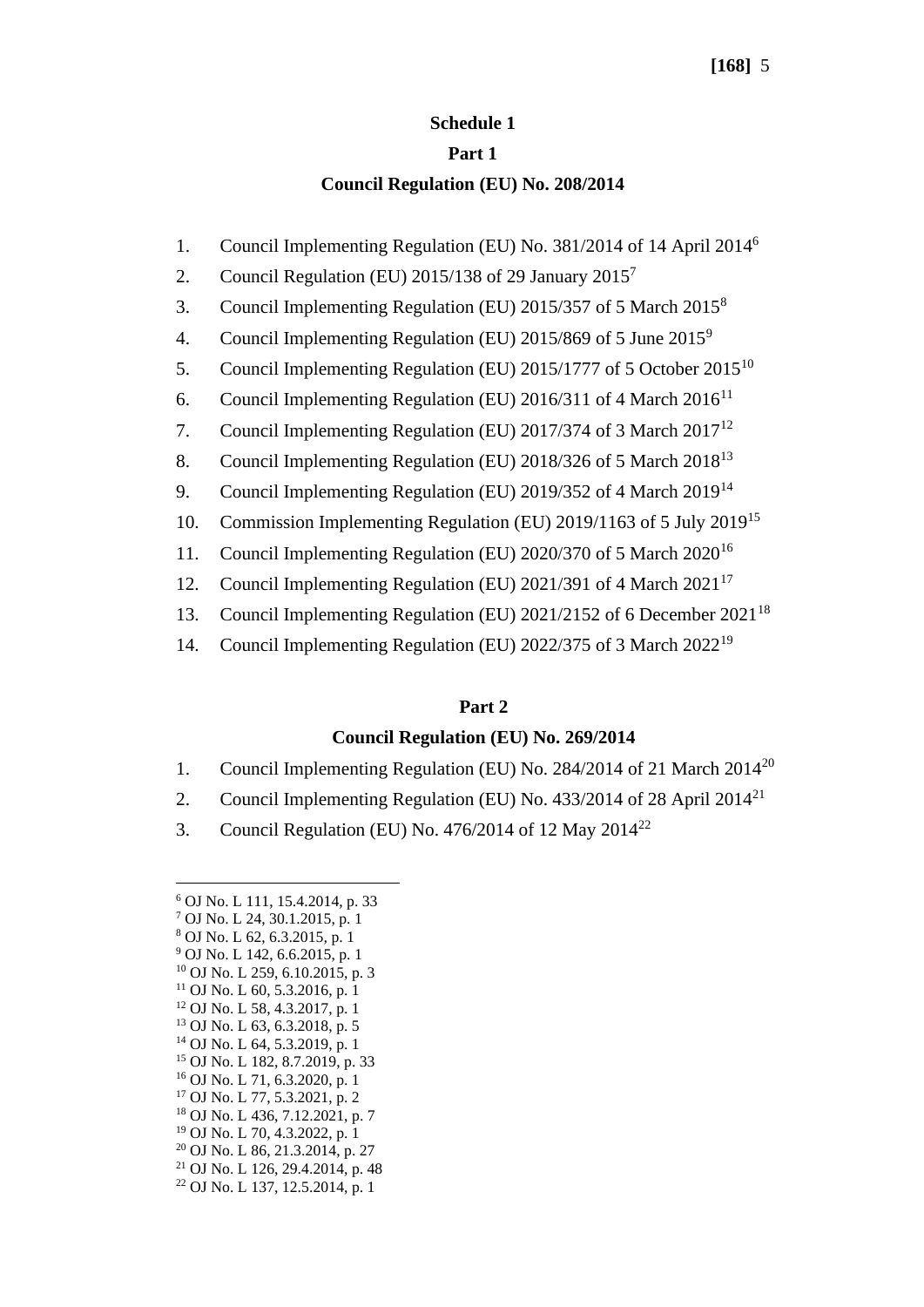- 4. Council Implementing Regulation (EU) No. 477/2014 of 12 May 2014<sup>23</sup>
- 5. Council Implementing Regulation (EU) No. 577/2014 of 28 May 2014<sup>24</sup>
- 6. Council Implementing Regulation (EU) No.  $753/2014$  of 11 July  $2014^{25}$
- 7. Council Regulation (EU) No. 783/2014 of 18 July 2014<sup>26</sup>
- 8. Council Implementing Regulation (EU) No. 810/2014 of 25 July 2014<sup>27</sup>
- 9. Council Regulation (EU) No. 811/2014 of 25 July 2014<sup>28</sup>
- 10. Council Implementing Regulation (EU) No. 826/2014 of 30 July 2014<sup>29</sup>
- 11. Council Regulation (EU) No. 959/2014 of 8 September 2014<sup>30</sup>
- 12. Council Implementing Regulation (EU) No. 961/2014 of 8 September 2014<sup>31</sup>
- 13. Council Implementing Regulation (EU) No. 1225/2014 of 17 November 2014<sup>32</sup>
- 14. Council Implementing Regulation (EU) No. 1270/2014 of 28 November 2014<sup>33</sup>
- 15. Council Implementing Regulation (EU) 2015/240 of 9 February 2015<sup>34</sup>
- 16. Council Implementing Regulation (EU) 2015/427 of 13 March 2015<sup>35</sup>
- 17. Council Implementing Regulation (EU) 2015/1514 of 14 September 2015<sup>36</sup>
- 18. Council Implementing Regulation (EU) 2016/353 of 10 March 2016<sup>37</sup>
- 19. Council Implementing Regulation (EU) 2016/1661 of 15 September 2016<sup>38</sup>
- 20. Council Implementing Regulation (EU) 2016/1955 of 8 November 2016<sup>39</sup>
- 21. Council Implementing Regulation (EU) 2017/437 of 13 March  $2017^{40}$
- 22. Council Implementing Regulation (EU)  $2017/1374$  of 25 July  $2017^{41}$
- 23. Council Implementing Regulation (EU) 2017/1417 of 4 August  $2017^{42}$
- 24. Council Implementing Regulation (EU) 2017/1547 of 14 September 2017<sup>43</sup>

<sup>29</sup> OJ No. L 226, 30.7.2014, p. 16

- <sup>33</sup> OJ No. L 344, 29.11.2014, p. 5 <sup>34</sup> OJ No. L 40, 16.2.2015, p. 7
- <sup>35</sup> OJ No. L 70, 14.3.2015, p. 1
- <sup>36</sup> OJ No. L 239, 15.9.2015, p. 30
- <sup>37</sup> OJ No. L 67, 12.3.2016, p. 1
- <sup>38</sup> OJ No. L 249, 16.9.2016, p. 1
- <sup>39</sup> OJ No. L 301, 9.11.2016, p. 1
- <sup>40</sup> OJ No. L 67, 14.3.2017, p. 34
- <sup>41</sup> OJ No. L 194, 26.7.2017, p. 1
- <sup>42</sup> OJ No. L 203, 4.8.2017, p. 1

<sup>23</sup> OJ No. L 137, 12.5.2014, p. 3

<sup>24</sup> OJ No. L 160, 29.5.2014, p. 7

<sup>25</sup> OJ No. L 205, 12.7.2014, p. 7 <sup>26</sup> OJ No. L 214, 19.7.2014, p. 2

<sup>27</sup> OJ No. L 221, 25.7.2014, p. 1

<sup>28</sup> OJ No. L 221, 25.7.2014, p. 11

<sup>30</sup> OJ No. L 271, 12.9.2014, p. 1

<sup>31</sup> OJ No. L 271, 12.9.2014, p. 8

<sup>32</sup> OJ No. L 331, 18.11.2014, p. 1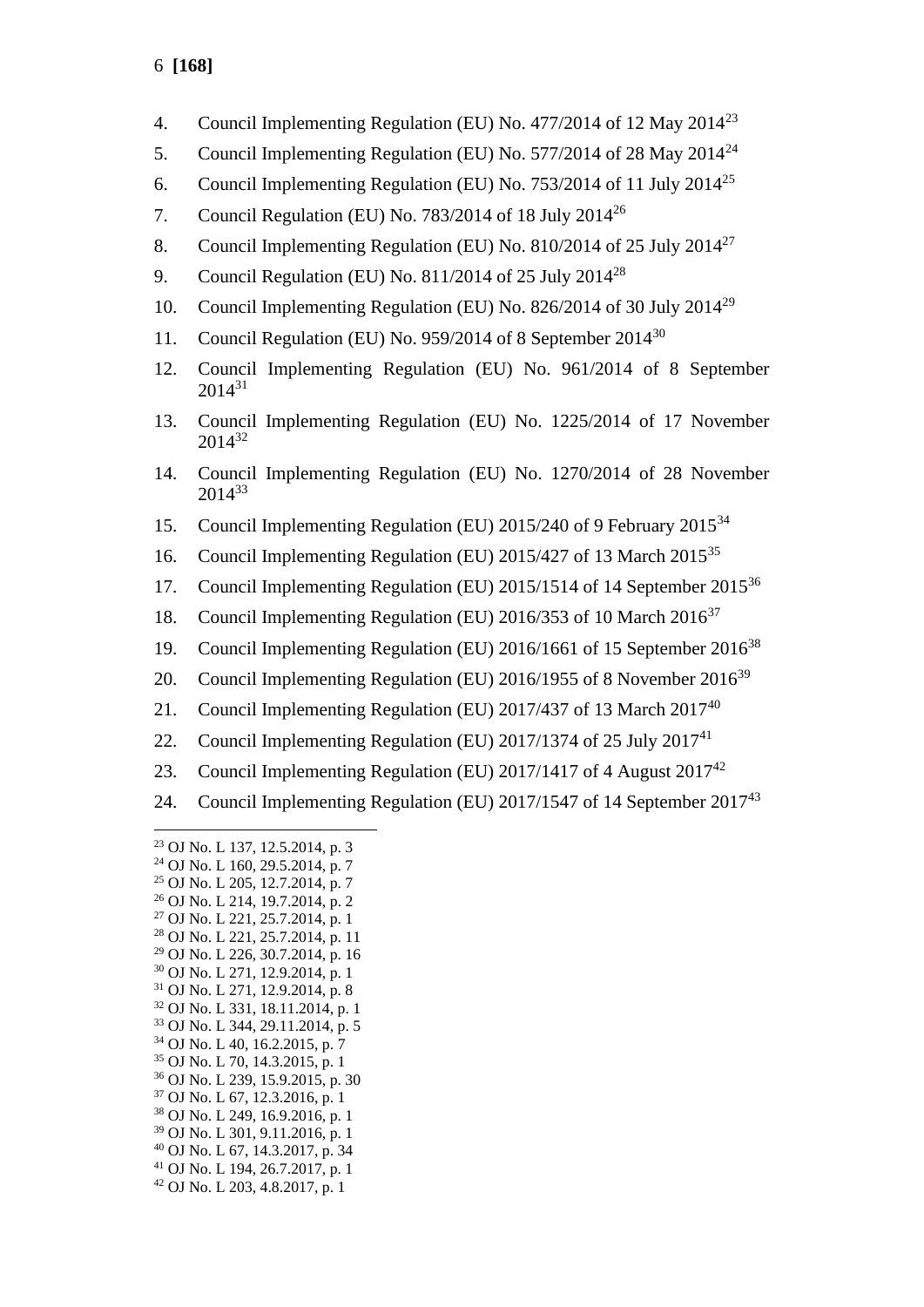25. Council Implementing Regulation (EU) 2017/1549 of 14 September 2017<sup>44</sup> 26. Council Implementing Regulation (EU) 2017/2153 of 20 November 2017<sup>45</sup> 27. Council Implementing Regulation (EU) 2018/388 of 12 March 2018<sup>46</sup> 28. Council Implementing Regulation (EU) 2018/705 of 14 May 2018<sup>47</sup> 29. Council Implementing Regulation (EU) 2018/1072 of 30 July 2018<sup>48</sup> 30. Council Implementing Regulation (EU) 2018/1230 of 12 September 2018<sup>49</sup> 31. Council Implementing Regulation (EU) 2018/1929 of 10 December 2018<sup>50</sup> 32. Council Implementing Regulation (EU) 2019/92 of 21 January 2019<sup>51</sup> 33. Council Implementing Regulation (EU) 2019/408 of 14 March 2019<sup>52</sup> 34. Council Implementing Regulation (EU) 2019/409 of 14 March 2019<sup>53</sup> 35. Commission Implementing Regulation (EU) 2019/1163 of 5 July 2019<sup>54</sup> 36. Council Implementing Regulation (EU) 2019/1403 of 12 September 2019<sup>55</sup> 37. Council Implementing Regulation (EU)  $2020/119$  of 28 January  $2020^{56}$ 38. Council Implementing Regulation (EU) 2020/398 of 13 March 2020<sup>57</sup> 39. Council Implementing Regulation (EU) 2020/1267 of 10 September 2020<sup>58</sup> 40. Council Implementing Regulation (EU) 2020/1367 of 1 October 2020<sup>59</sup> 41. Council Implementing Regulation (EU)  $2021/446$  of 12 March  $2021^{60}$ 42. Council Implementing Regulation (EU) 2021/1464 of 10 September 2021<sup>61</sup> 43. Council Implementing Regulation (EU) 2021/1791 of 11 October 2021<sup>62</sup> 44. Council Implementing Regulation (EU) 2021/2193 of 13 December 2021<sup>63</sup> 45. Council Implementing Regulation (EU) 2022/236 of 21 February 2022<sup>64</sup> 46. Council Regulation (EU) 2022/259 of 23 February 2022<sup>65</sup>

 OJ No. L 237, 15.9.2017, p. 37 OJ No. L 237, 15.9.2017, p. 44 OJ No. L 304, 21.11.2017, p. 3 OJ No. L 69, 13.3.2018, p. 11 OJ No. L 118I, 14.5.2018, p. 1 OJ No. L 194, 31.7.2018, p. 27 OJ No. L 231, 14.9.2018, p. 1 OJ No. L 313 I, 10.12.2018, p. 1 OJ No. L 19, 22.1.2019, p. 1 OJ No. L 73, 15.3.2019, p. 9 OJ No. L 73, 15.3.2019, p. 16 OJ No. L 182, 8.7.2019, p. 33 OJ No. L 236, 13.9.2019, p. 1 OJ No. L 22I , 28.1.2020, p. 1 OJ No. L 78, 13.3.2020, p. 1 OJ No. L 298, 11.9.2020, p. 1 OJ No. L 318, 1.10.2020, p. 1 OJ No. L 87, 15.3.2021, p. 19 OJ No. L 321, 13.9.2021, p. 1 OJ No. L 359 I, 11.10.2021, p. 1 OJ No. L 445 I, 13.12.2021, p. 4 OJ No. L 40 , 21.2.2022, p. 3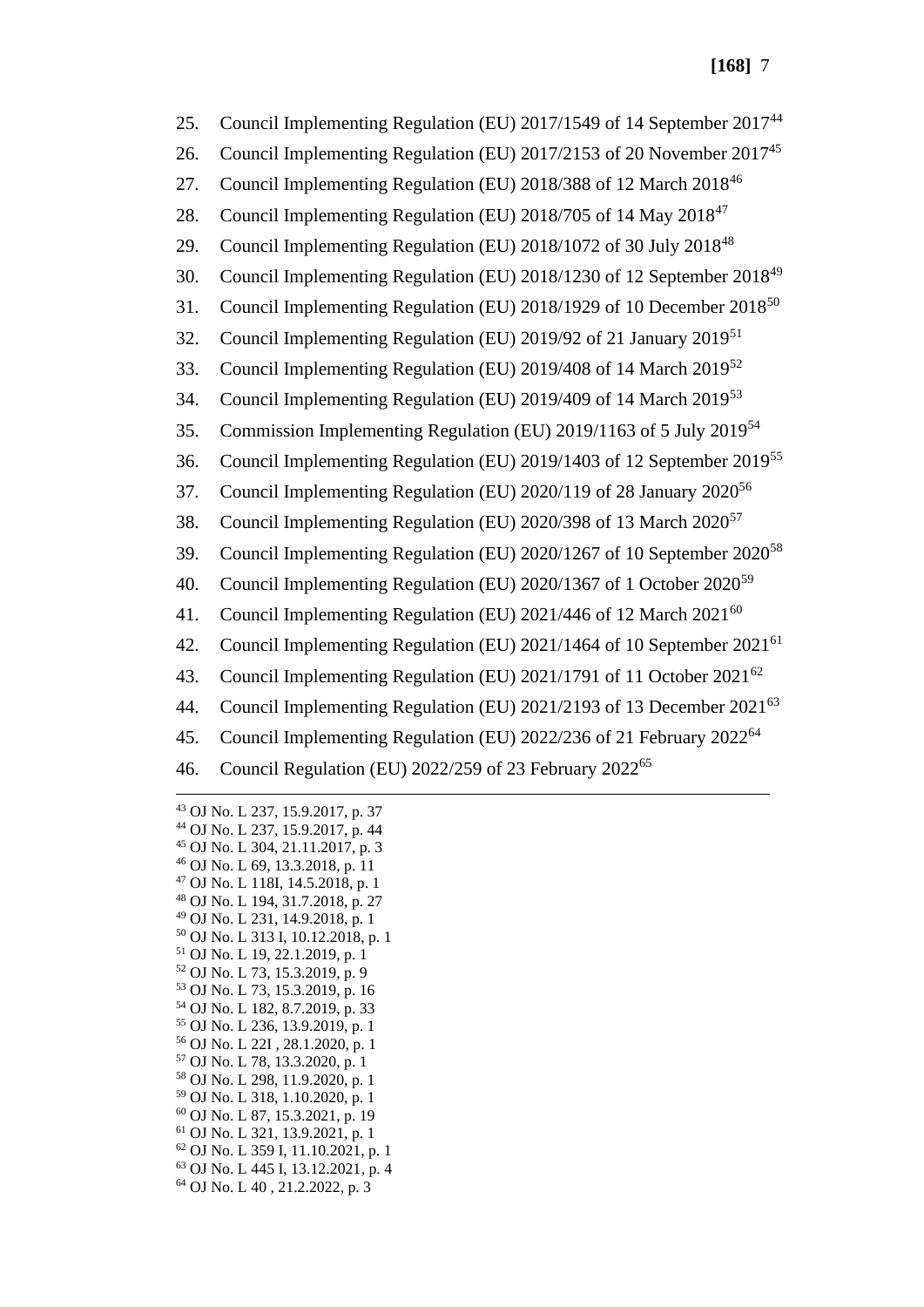- 47. Council Implementing Regulation (EU) 2022/260 of 23 February 2022<sup>66</sup>
- 48. Council Implementing Regulation (EU) 2022/261 of 23 February 2022<sup>67</sup>
- 49. Council Regulation (EU) 2022/330 of 25 February 2022<sup>68</sup>
- 50. Council Implementing Regulation (EU) 2022/332 of 25 February 2022<sup>69</sup>
- 51. Council Implementing Regulation (EU) 2022/336 of 28 February 2022<sup>70</sup>
- 52. Council Implementing Regulation (EU) 2022/353 of 2 March 2022<sup>71</sup>
- 53. Council Implementing Regulation (EU) 2022/396 of 9 March 2022<sup>72</sup>
- 54. Council Implementing Regulation (EU) 2022/408 of 10 March 2022<sup>73</sup>
- 55. Council Implementing Regulation (EU) 2022/427 of 15 March 2022<sup>74</sup>

## **Part 3**

# **Council Regulation (EU) No. 692/2014**

- 1. Council Regulation (EU) No. 825/2014 of 30 July 2014<sup>75</sup>
- 2. Council Regulation (EU) No.  $1351/2014$  of 18 December  $2014^{76}$

# **Part 4**

# **Council Regulation (EU) No. 833/2014**

- 1. Council Regulation (EU) No. 960/2014 of 8 September 2014<sup>77</sup>
- 2. Council Regulation (EU) No. 1290/2014 of 4 December 2014<sup>78</sup>
- 3. Council Regulation (EU) 2015/1797 of 7 October 2015<sup>79</sup>
- 4. Council Regulation (EU)  $2017/2212$  of 30 November  $2017^{80}$
- 5. Commission Implementing Regulation (EU) 2019/1163 of 5 July 2019<sup>81</sup>
- 6. Council Regulation (EU) 2022/262 of 23 February 2022<sup>82</sup>
- 7. Council Regulation (EU) 2022/328 of 25 February 2022<sup>83</sup>

 OJ No. L 42 I , 23.2.2022, p. 1 OJ No. L 42 I , 23.2.2022, p. 3 OJ No. L 42 I , 23.2.2022, p. 15 OJ No. L 51 , 25.2.2022, p. 1 OJ No. L 53 , 25.2.2022, p. 1 OJ No. L 58 , 28.2.2022, p. 1 OJ No. L 66 , 2.3.2022, p. 1 OJ No. L 80 , 9.3.2022, p. 1 OJ No. L 84 , 11.3.2022, p. 2 OJ No. L 87 I , 15.3.2022, p. 1 OJ No. L 226, 30.7.2014, p. 2 OJ No. L 365, 19.12.2014, p. 46 OJ No. L 271, 12.9.2014, p. 3 OJ No. L 349, 5.12.2014, p. 20 OJ No. L 263, 8.10.2015, p. 10 OJ No. L 316, 1.12.2017, p. 15 OJ No. L 182, 8.7.2019, p. 33 OJ No. L 42 I, 23.2.2022, p. 74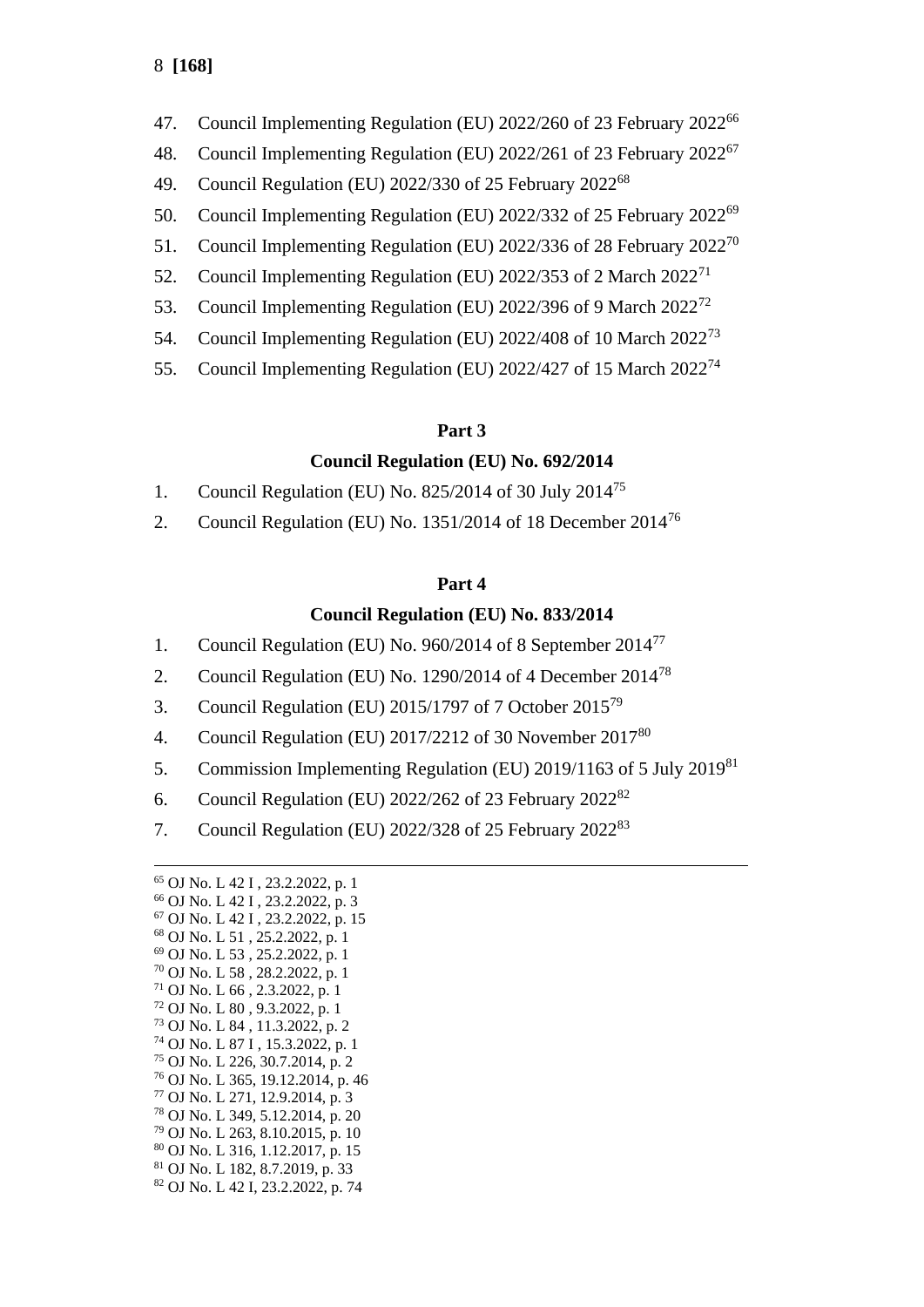- 8. Council Regulation (EU) 2022/334 of 28 February 2022<sup>84</sup>
- 9. Council Regulation (EU) 2022/345 of 1 March 2022<sup>85</sup>
- 10. Council Regulation (EU) 2022/350 of 1 March 2022<sup>86</sup>
- 11. Council Regulation (EU) 2022/394 of 9 March 2022<sup>87</sup>
- 12. Council Regulation (EU) 2022/428 of 15 March 2022<sup>88</sup>

<sup>83</sup> OJ No. L 49 , 25.2.2022, p. 1 <sup>84</sup> OJ No. L 57 , 28.2.2022, p. 1 <sup>85</sup> OJ No. L 63 , 2.3.2022, p. 1 <sup>86</sup> OJ No. L 65 , 2.3.2022, p. 1 <sup>87</sup> OJ No. L 81 , 9.3.2022, p. 1 <sup>88</sup> OJ No. L 87 I , 15.3.2022, p. 13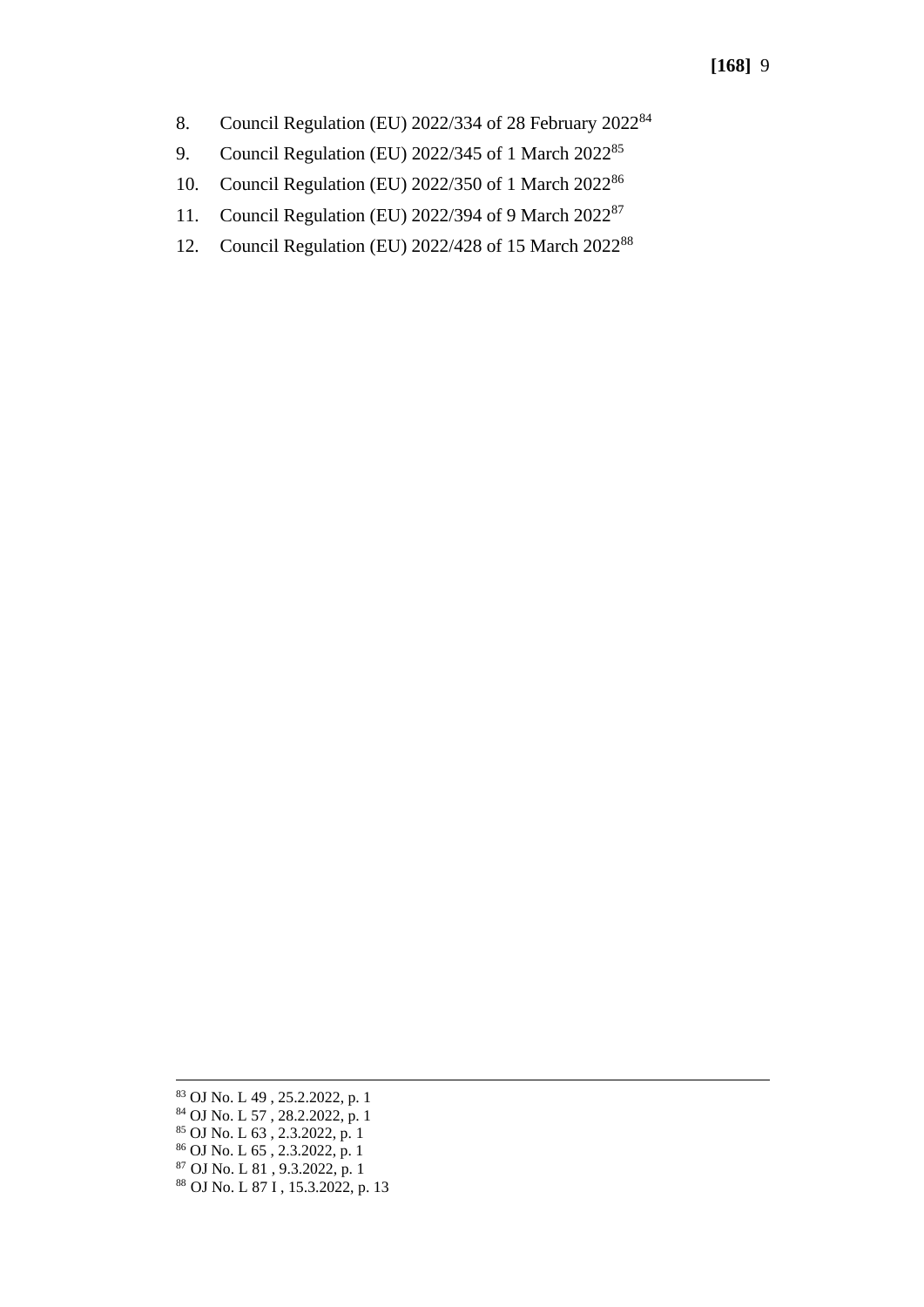10 **[168]**

## **Schedule 2**

### **Part 1**

1. Contravention of provision of Council Regulation (EU) No. 208/2014 Article 2 Article 7(1) Article 8 (1) Article 9

2. Contravention of provision of Council Regulation (EU) No. 269/2014 Article 2 Article 7(1) Article 8 (1) Article 9

3. Contravention of provision of Council Regulation (EU) No. 692/2014 Article 2 Article 2a (1) Article 2b (1) and (2) Article 2c (1), (2) and (3) Article 2d (1), (2), (3) and (4) Article 4

4. Contravention of provision of Council Regulation (EU) No. 833/2014 Article 2 (1), (2) and (3) Article 2a (1), (2) and (3) Article 2c (1) Article 2e (1) and (3) Article 2f Article 3 Article 3a (1) Article 3b (1) and (2) Article 3c (1), (2), (3) and (4) Article 3d (1) Article 3f Article 3g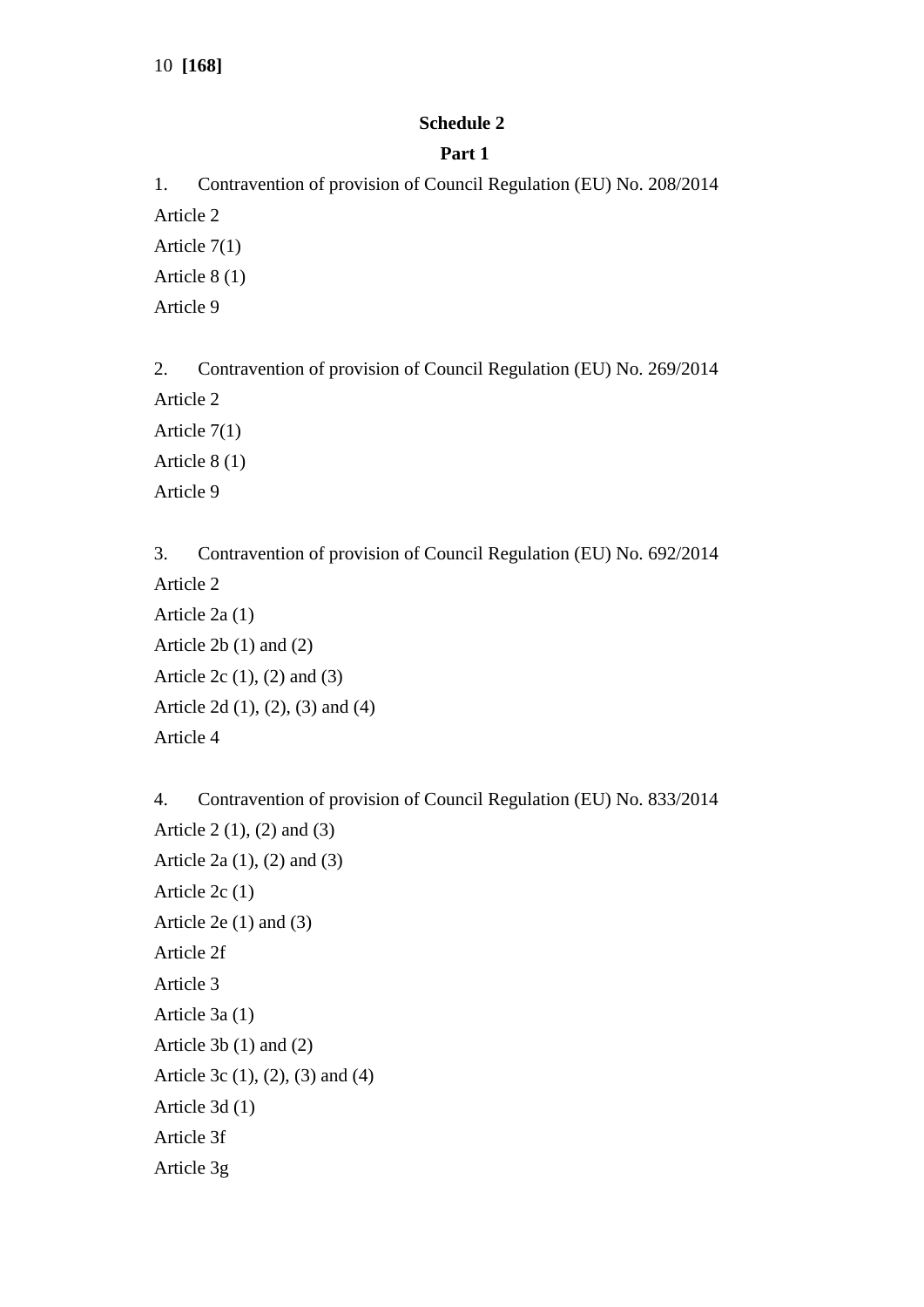Article 3h Article 4 (1), (2b) and (3) Article 5 (1), (2), (3), (4), (5) and (6) Article 5a (1), (2) and (4) Article 5aa Article 5b (1) Article 5e (1) Article 5f (1) Article 5g (1) Article 5h Article 5i (1) Article 5j Article 12

5. Contravention of provision of Council Regulation (EU) 2022/263 Article 2 (1) Article 3 (1) Article 4 (1) and (2) Article  $5(1)$  and  $(3)$ Article 6 (1) Article 8

## **Part 2**

1. Authorisation under provision of Council Regulation (EU) No. 208/2014 Article 4 Article 5 Article 6

2. Authorisation under provision of Council Regulation (EU) No. 269/2014 Article 4 Article 5 (1) Article 6 (1) Article 6a Article 6b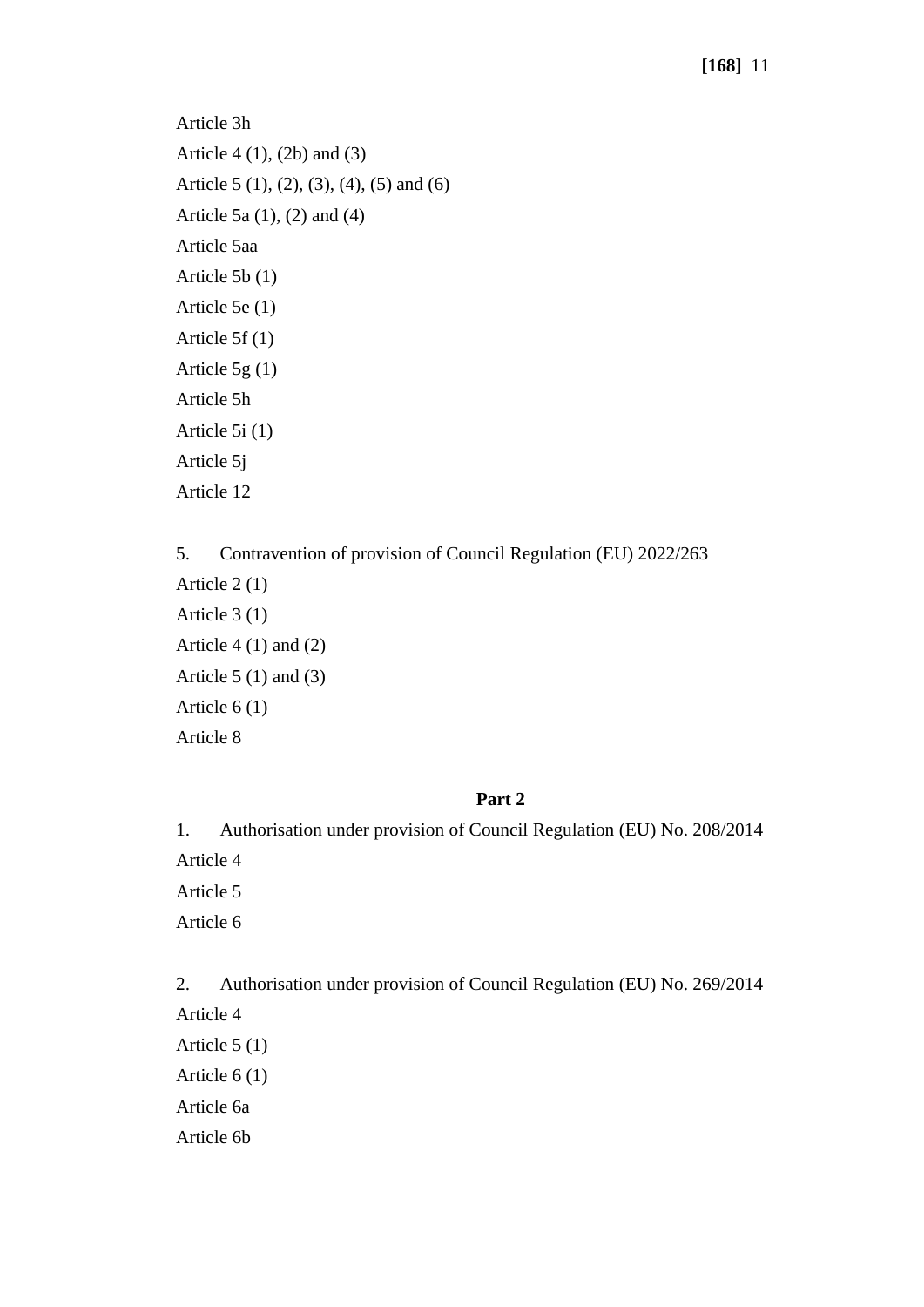12 **[168]**

3. Authorisation under provision of Council Regulation (EU) No. 692/2014 Article 2e

4. Authorisation under provision of Council Regulation (EU) No. 833/2014 Article  $2(4)$  and  $(5)$ Article 2a (4) and (5) Article 2b (1) Article 2e (4) Article 3 Article 3a (2) Article 3b (4) Article 3d (3) Article 3f (4) Article 4 Article 5a (5) Article 5c (1) Article 5d (1)

5. Authorisation under provision of Council Regulation (EU) 2022/263 Article 7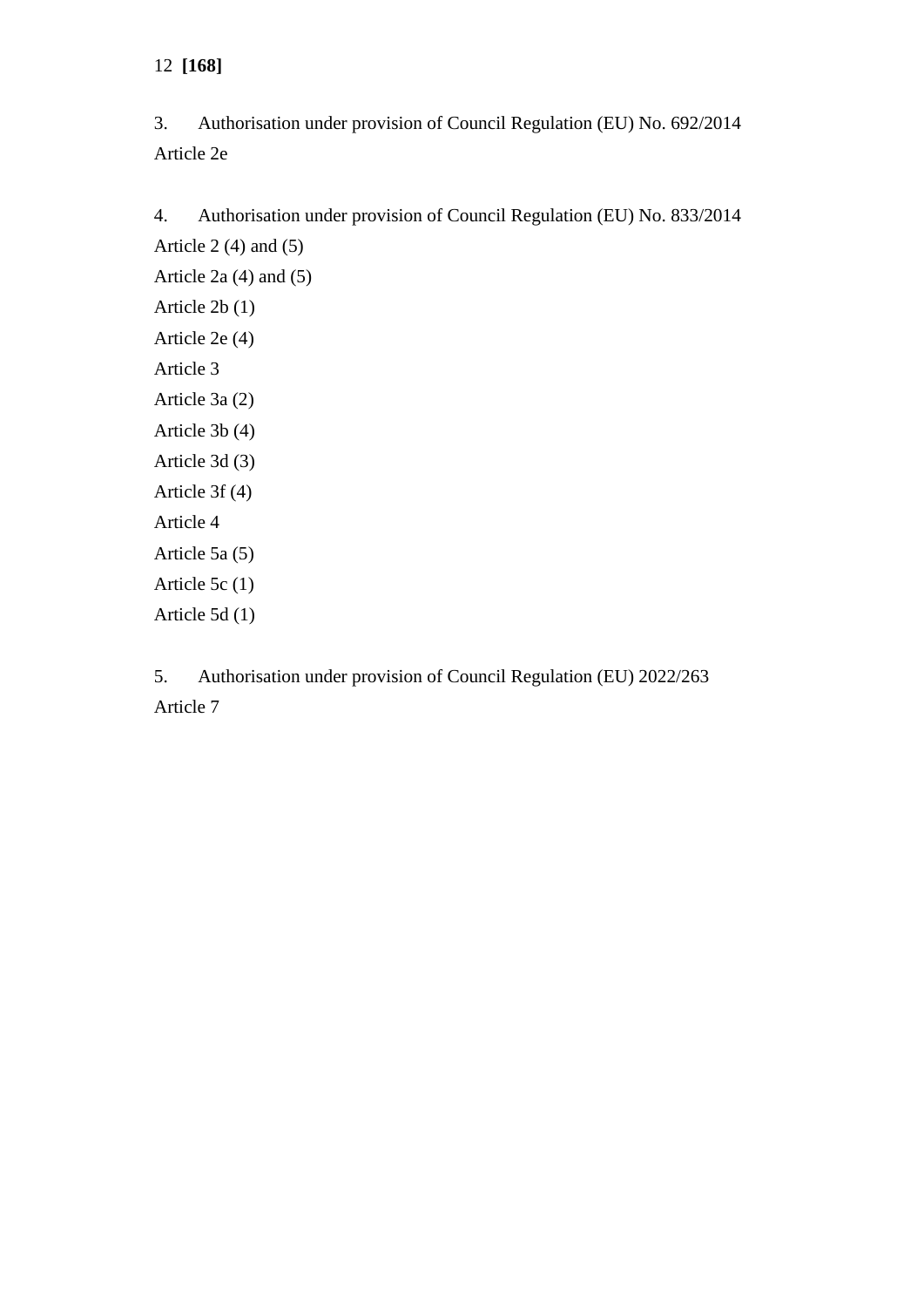

GIVEN under my Official Seal, 21 March, 2022.

PASCHAL DONOHOE, Minister for Finance.